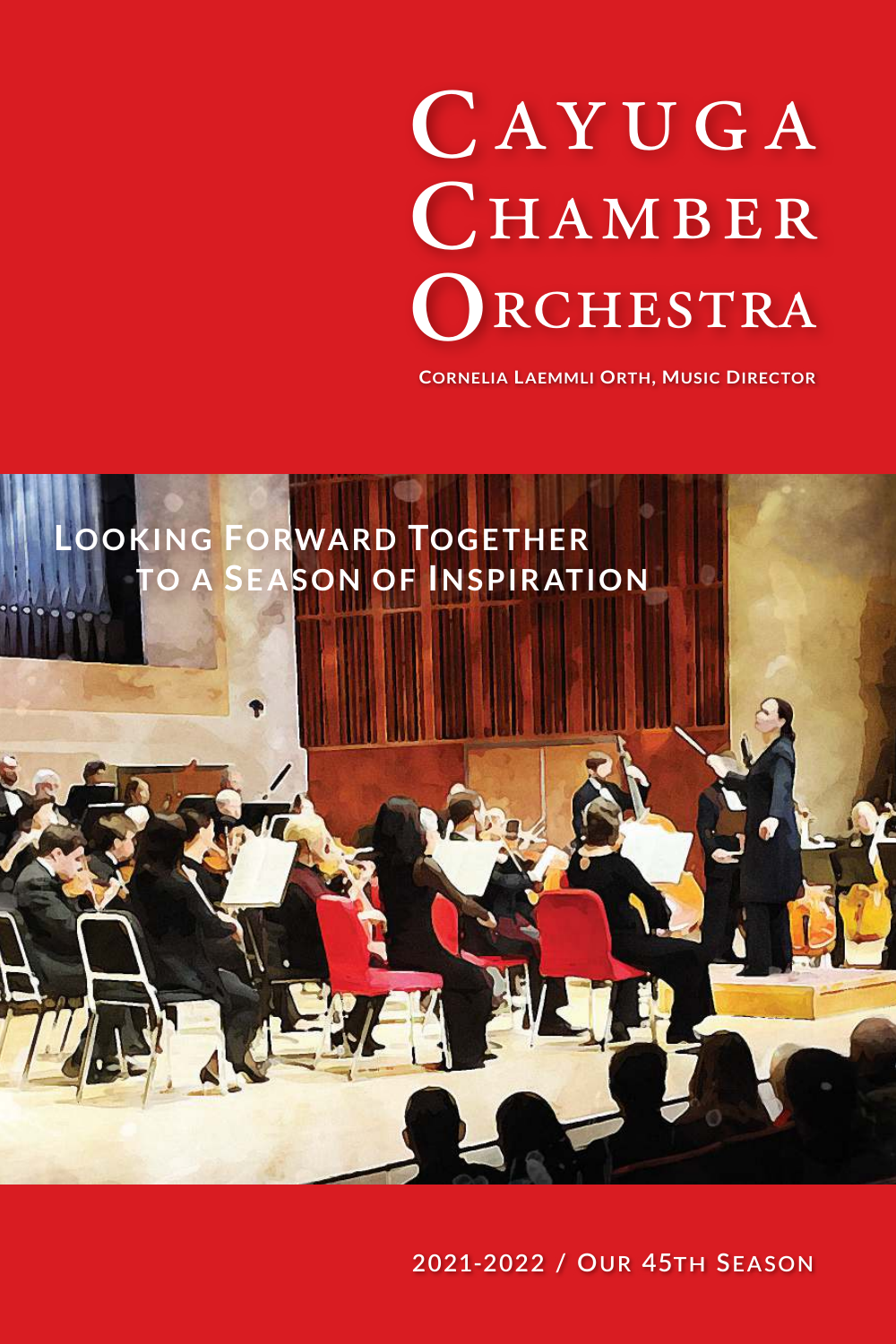#### **CHRISTINA BOUEY**  $V$  $I$  $O$  $I$  $I$  $N$

**"When violinist Christina Bouey spun out that shimmering tune, I thought I died and went to heaven."**

**— New York Post**

### **JORDAN DODSON** GUITAR

**"…one of the top young guitarists of his generation." — Performance Today**

**LUCY FITZ GIBBON** S O P R A N O

**"…dazzling, virtuoso singing" — Boston Globe**

#### **MICHAEL WAYNE CLARINET**

**"Wayne's tone is rich, focused, and even from top to bottom." — CITY News**





**THE CAYUGA** CHAMBER **ORCHESTRA is prouD to be CalleD "ithaCa ' s orChestr a" a s we share live Cl a ssiCal musiC, in a Fresh,** 

**vibr ant way .**

W**e are dedicated to seeking new ways to serve our shared community**  through our educational programs, ongoing and new initiatives focusing on diversity and inclusivity, and partnering with new and varied organizations and associations. The CCO is deeply grateful to those who live and work in Ithaca, local businesses and organizations, Finger Lakes visitors who want to enjoy live music, and friends who have called Ithaca home and retain strong ties to our community. You not only helped sustain the CCO this past year, you reaffirmed the value of what we offer and the role we play as one of our region's flagship arts organizations. You showed us the value live music has in your lives by attending concerts in person and online, helping us raise the funds to meet our ambitious Matching Funds Leadership Challenge last year, and by sharing your

**Our 45th Season features programs and artists that inspire and reflect the strengths of the CCO.** With music spanning hundreds of years from Beethoven and Schubert to Barber and Thomas, featuring stellar soloists from close to home as well as the international stage, a world premiere (in honor of Percy Browning) and music representing different countries and cultures, our 45th Season honors our past while inspiring us to reach ever higher.

enthusiasm about the CCO with your friends

and communities.

# WHY SUBSCRIBE?

# **As a CCO subscriber, you'll receive a number of great benefits**

beyond the savings over individual tickets. You'll have the option to choose from the best seats in the house as our Orchestral Series returns to Ford Hall. Gold Package subscribers will receive one voucher to bring a friend to a concert.

**Music can inspire, provide comfort, and bring excitement and energy.** Sharing live music can make us feel alive, and create a strong sense of community and shared experience. By subscribing, sponsoring a Red Chair, or bringing a friend to a concert, you are a vital part of each performance. Thank you for being part of the Cayuga Chamber Orchestra!



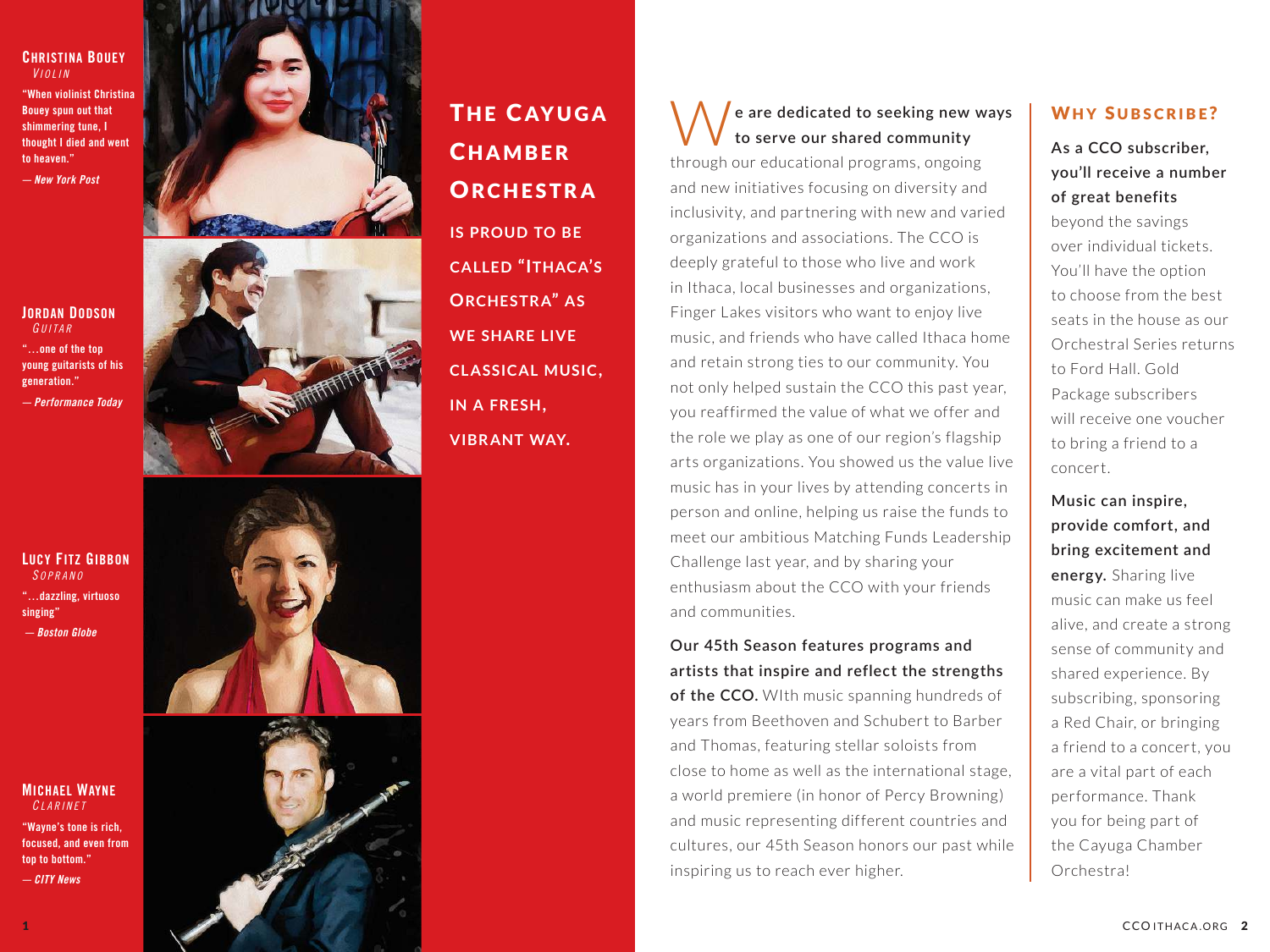# **LOOKING FORWARD TOGETHER TO A SEASON OF INSPIRATION**

# **SUNDAY, SEPTEMBER 26, 2021** sTring ClassiCs

*3:00pm / First Unitarian Church, Ithaca*

TAILLEFERRE: String Quartet

WALKER: String Quartet No. 1

BRAHMS: String Sextet No. 2 in G Major, Op 36

Tailleferre, the only woman to be included in Les Six (a group of innovative French composers) and George Walker, the first black composer to win a Pulitzer, were both in their mid-20s when they wrote these string quartets. Brahms was only a few years older when he wrote this sextet. Each work is imbued with different youthful emotions that have helped keep them relevant and fresh.

**ORCHESTRAL** 1

**FAMILY** 1

**CHAMBER** 1

## **SATURDAY, OCTOBER 23, 2021 BEETHOVEN'S FIFTH**

*6:45pm / Pre-concert Chat 7:30pm / Ford Hall, Ithaca College*

SMETANA: Overture to The Bartered Bride

BARBER: Violin Concerto, Op 14 *Christina Bouey, violin*

BEETHOVEN: Symphony No. 5 in C Minor, Op 67

CCO concertmaster Christina Bouey helps usher in our 45th Season with Barber's stunning Violin Concerto. With Smetana's most popular overture and the incomparable Symphony No. 5 by Beethoven, you won't want to miss this powerful return of the full orchestra.

#### **THURSDAY, NOVEMBER 18, 2021 FAMILY CONCERT &** STORYTIME #1

*4:00pm / Tompkins County Public Library (TCPL)*

Our popular Family Concert & Storytime events return to TCPL for our eighth season! Combining live music, narrated children's books, and a chance for children to try out the instruments with the help of our CCO musicians, we're thrilled to continue this fun and engaging series.

*FREE ADMISSION is made possible by our generous partners and sponsors.*

# **SATURDAY, NOVEMBER 20, 2021 JORDAN DODSON PLAYS RODRIGO**

*6:45pm / Pre-concert Chat 7:30pm / Ford Hall, Ithaca College*

ARRIAGA: Los Esclavos Felices

PIAZZOLLA: Oblivion

RODRIGO: Concierto de Aranjuez *Jordan dodson, guitar*

SCHUBERT: Symphony No. 5 in B-flat Major, D 485

**ORCHESTRAL** 2

3

**CHAMBER** 2

Jordon Dodson, "one of the top young guitarists of his generation" will bring a fresh perspective to the incredibly beloved "Aranjuez" concerto. Schubert's Symphony No. 5 melds his own style and complexity with the influences of Mozart into a completely enchanting work.

**SUNDAY, DECEMBER 12, 2021** HOME FOR THE HOLIDAYS *3:00pm / Ford Hall, Ithaca College* **ORCHESTRAL**

The holidays are a time when we join together with family and friends, and the CCO is excited to do exactly that. Join us for this family-friendly celebration of the holidays as we feature members of our CCO Youth Orchestra, community friends, and our most recent Youth Concerto Competition winners.

**SUNDAY, FEBRUARY 20, 2022** DVORAK AND HARBISON

*3:00pm / First Unitarian Church, Ithaca* DVORAK: Piano Trio No. 2, Op 26

HARBISON: Quintet for Winds

Dvorak's second piano trio is a wonderful study of character and contrast with hints of his popular Slavonic Dances that would soon follow. John Harbison composed his quintet seeking to achieve a "classical simplicity." This work has become immensely popular among musicians and audiences alike.

# **THURSDAY, MARCH 10, 2022 FAMILY CONCERT &** STORYTIME #2



**ORCHESTRAL** 4

**CHAMBER** 3

*4:00pm / Tompkins County Public Library (TCPL)*

# **SATURDAY, MARCH 12, 2022** CelebraTiOn Of sOng

*6:45pm / Pre-concert Chat 7:30pm / Ford Hall, Ithaca College*

AUGUSTA READ THOMAS: Prayer and Celebration

CANTELOUBE: Chants D'Auvergne (Series 5) *luCy Fitz giBBon, soprano*

MAHLER: Symphony No. 4 (Chamber Version) *luCy Fitz giBBon, soprano*

This powerful program features three very different styles of song. With the "dazzling" voice of soprano Lucy Fitz Gibbon, we present Canteloube's beautiful series of folk songs from France's rural Auvergne region. Mahler's Symphony No. 4 ends with a very different kind of folk song while the opening work is described by Thomas as an intimate "song" that is a "kind of homage to Mahler."

# **SUNDAY, APRIL 10, 2022** insPired musiC

*3:00pm / First Unitarian Church, Ithaca*

#### VALERIE COLEMAN: Tzigane

CRUMB: Vox Balaenae for three masked players

BEETHOVEN: Quintet in E-flat for Piano and Winds, Op 16

The composer of each of these works had a very specific inspiration. Coleman was inspired to translate the captivating gypsy strings style for winds. Crumb's work may seem like it was inspired by recent events, but it was a recording of whale song that prompted his trio. In Beethoven's day, chamber music was dominated by strings, but it was Mozart's wind quintet that motivated Beethoven to try his hand at this style. All three works make completely different demands on the players, with completely different and wonderful results.

# **SUNDAY, MAY 15, 2022** mendelssOhn and **SHOSTAKOVICH**

*3:00pm / First Unitarian Church, Ithaca*

- SHOSTAKOVICH: String Quartet No. 3 in F Major, Op 73
- MENDELSSOHN: String Quintet No. 1 in A Major, Op 18

Mendelssohn was only 17 when he wrote this quintet, but the creativity and effortless technique on display would make this uplifting music an accomplishment at any age. Some of Shostakovich's best music can be found in his string quartets. While these composers had vastly different styles, the two works here are connected through the clear echoes of Beethoven's influence.

# **SATURDAY, JUNE 4, 2022** a grand finale



**CHAMBER**  $\Delta$ 

#### *6:45pm / Pre-concert Chat 7:30pm / Ford Hall, Ithaca College*

SETH GROSSHANDLER: Cayuga Overture World Premiere! Commissioned in honor of Percy Browning

NIELSEN: Clarinet Concerto, Op 57 *MiChael Wayne, Clarinet*

MENDELSSOHN: Symphony No. 3 in A Minor, Op 56 "Scottish"

Nielsen's Clarinet Concerto premiered to critical reviews but went on to become a much-heralded work. We're thrilled to welcome Michael Wayne (Boston Symphony Orchestra, Eastman School of Music) in his first appearance with the CCO. In a fitting tribute to our long-time patron and dear friend Percy Browning (1935-2021) who was an avid supporter of new music, we are privileged to give the world premiere of a work we had written in her honor as part of our Season of Inspiration.

#### **PROGRAMS, ARTISTS, DATES, AND VENUES ARE SUBJECT TO CHANGE.**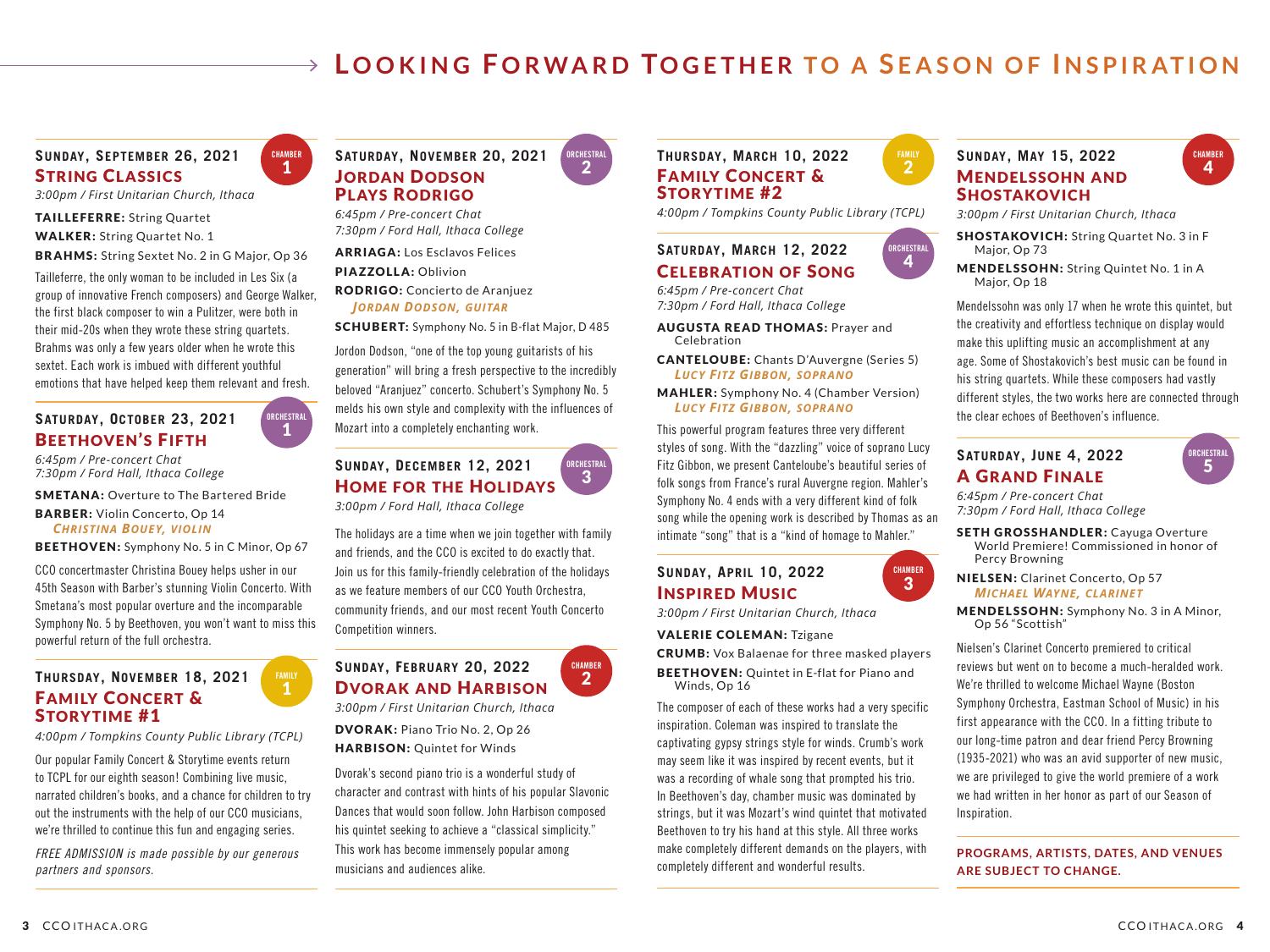# **RED CHAIR SPOTLIGHT**

#### THE GENEROSITY AND ENTHUSIASTIC RESPONSE by

audiences at our recent RED CHAIR Spotlight concerts has been tremendous. Presenting our musicians in this more personal setting allows you to get to know the individual performers who make up the heart of the CCO. Each fundraising recital will feature one of our Red Chair musicians, those whose chairs have been sponsored by a generous donor. Each Red Chair Spotlight will showcase unique programs, designed by the performers themselves. **Admission will once again be pay-what-you-can.** A donation of any amount at the door gets you a ticket!



Dozois SPAFFORD

Red ChaiR Spotlight #1 *January 2022 Jo n ath a n Dozois, h orn* Fred & Margot Schoeps Chair

Red ChaiR Spotlight #2 *April 2022 sus a n spa fforD, vio lin* Sheila Ossit Chair

# **THANK YOU TO OUR GENEROUS SPONSORS**





# **BECOME A CCO SUBSCRIBER!**

| <b>SUBSCRIPTION PACKAGES:</b>                                                                     | <b>ORCHESTRAL</b><br><b>SERIES</b> | <b>CHAMBER</b><br><b>SERIES</b>      | Number of<br><b>Subscriptions</b><br>Student<br>Adult | Price per<br>Package<br>Adult<br><b>Student</b> | <b>SUBTOTALS</b><br>Number Subs<br>X Price |
|---------------------------------------------------------------------------------------------------|------------------------------------|--------------------------------------|-------------------------------------------------------|-------------------------------------------------|--------------------------------------------|
| <b>GOLD PACKAGE All Orchestral, All Chamber</b><br>BONUS: one voucher for one free concert ticket | ALL                                | ALL                                  |                                                       | \$242<br>\$76                                   | S                                          |
| <b>SILVER PACKAGE All Orchestral, One Chamber</b><br>BONUS: one voucher for 50% off one ticket    | <b>ALL</b>                         | <b>CHOOSE ONE</b><br>1234            |                                                       | \$166<br>\$50                                   |                                            |
| <b>BRONZE PACKAGE All Chamber, One Orchestral</b><br>BONUS: one voucher for 50% off one ticket    | <b>CHOOSE ONE</b><br>1 2 3 4 5     | ALL                                  |                                                       | \$129<br>\$42                                   |                                            |
| <b>MIX &amp; MATCH Two Orchestral, Two Chamber</b><br>BONUS: one voucher for 50% off one ticket   | <b>CHOOSE TWO</b><br>1 2 3 4 5     | <b>CHOOSE TWO</b><br>$1 \t2 \t3 \t4$ |                                                       | \$107<br>\$33                                   |                                            |

 $\Box$  I am a returning subscriber and wish to retain my present seats. Guaranteed only if received by Aug. 16 | **PROCESSING FEE \$** □ I am a returning subscriber and wish to *(subject to availability)* change my seats to:

*No processing fee through Aug. 16;*  \_\_\_\_\_\_\_\_\_\_\_\_\_\_\_\_\_\_\_\_\_\_\_\_\_\_\_\_\_\_\_\_\_\_\_\_\_\_\_\_\_\_\_\_\_\_\_\_\_\_\_\_\_\_\_\_\_\_\_\_\_\_\_\_\_\_\_\_\_\_

*(\$10.00 after Aug. 16.)*

**CONTRIBUTION \$** 

α a returning subscriber and wish to retain my present seats. *Guaranteed only if received by Aug. 16* **PROCESSING FEE \$**<br>
α l am a returning subscriber and wish to *(subject to availability)* change my seats to:<br>
<br> **ORD** □ I am a new subscriber. Give me the best seats available (*after returning subscribers' seats are assigned)*. **ORDER BY MAIL:** Cayuga Chamber Orchestra, 110 N. Tioga St., Suite 302, Ithaca, NY 14850 **ORDER BY PHONE:** 607.273.8981

*Ticket sales cover only about one-third of a concert's costs. Please consider making a tax-deductible contribution.*

#### **PROGRAMS, ARTISTS, DATES, AND VENUES ARE SUBJECT TO CHANGE. NO REFUNDS.**

| <b>PAYMENT METHOD:</b> □ Check payable to Cayuga Chamber Orchestra □ Credit Card |
|----------------------------------------------------------------------------------|
|                                                                                  |
|                                                                                  |
|                                                                                  |
|                                                                                  |
|                                                                                  |
|                                                                                  |
|                                                                                  |

#### **BENEFITS OF SUBSCRIBING**

 $\triangleright$  Subscribers save over purchasing single tickets

Free exchanges! If for any reason you're unable to attend one of your selected concerts, just let us know prior to the concert date, and we'll be glad to exchange your ticket for another 2021-22 concert

Subscribers receive priority seat selection for Orchestral Series concerts

GOLD package subscribers receive one voucher to bring a friend to a concert (\$30 value) All other subscription packages come with one voucher to bring a friend at 50% off.

 $\triangleright$  Subscribe by August 16, 2021 and the processing fee will be waived (\$10 savings)